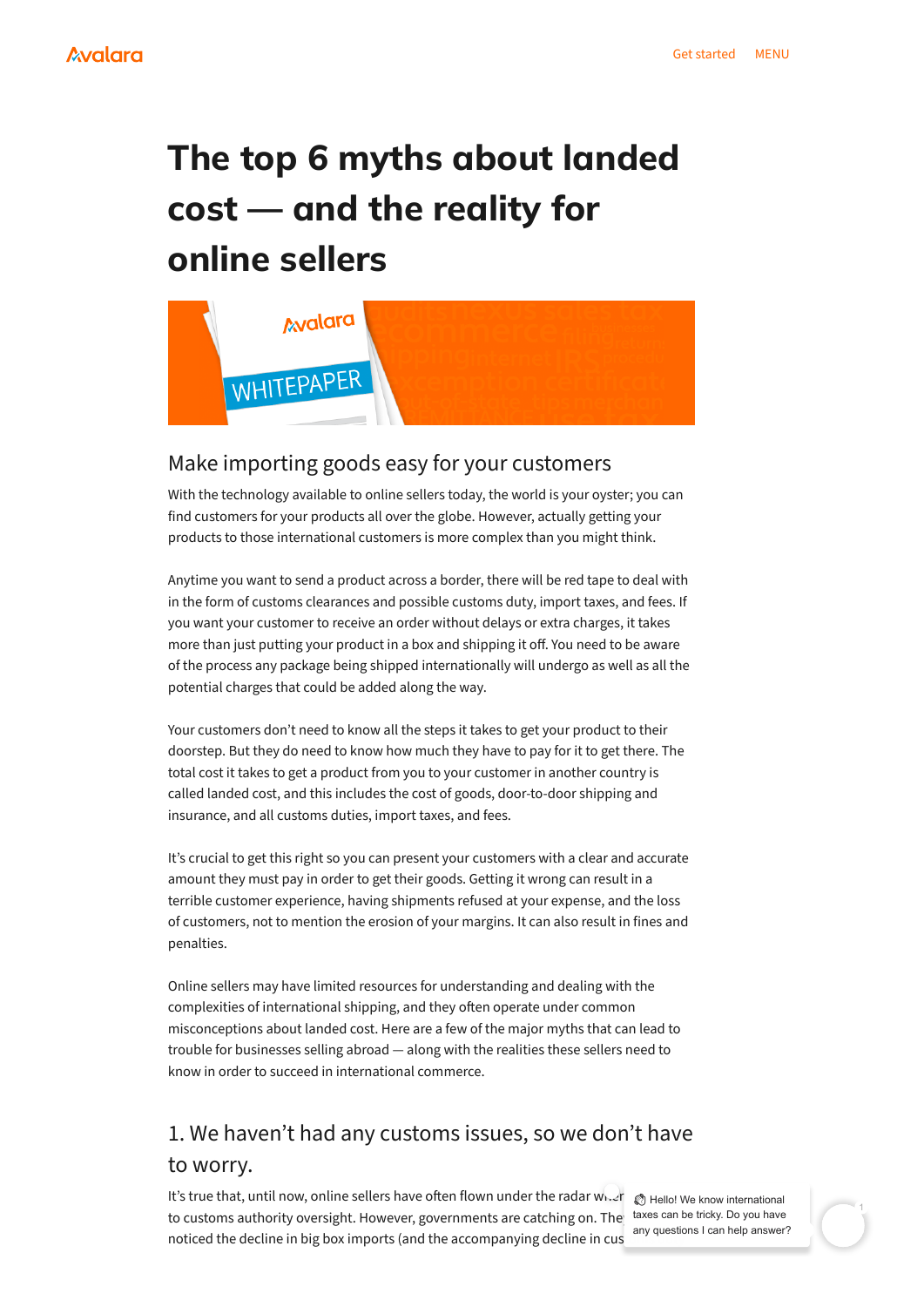More countries are starting to impose new legislation specifically targeting smallpackage ecommerce Cross-Border shipments. And with new technologies and government modernization efforts, authorities are able to target and monitor enforcement activity, which may lead to an increase in import audits. This can mean more "stuck-in-customs" delays, not to mention fines and penalties.

Many businesses assume their transportation provider has them covered for all shipping details. However, these providers aren't necessarily incentivized to provide quality guidance and service because they're not liable for the compliance of the tax obligation declared. The truth is, if you're non-compliant, you could be the one liable, not the shipping company that estimated an incorrect rate.

Taking this path may be the result of listening to dangerous advice floating around online and in retail communities. Intentionally misdeclaring the contents of Cross-Border shipments to avoid duty obligation is illegal, and governments are cracking down. If a seller is caught, the seller can be slapped with fines and penalties, seizure of merchandise, or even revocation of import/export privileges.

As with misdeclaring goods, intentionally undervaluing shipments to avoid duty obligation is illegal and considered fraud.

It may seem like showing more costs in the shopping cart would be a bad thi [Research](https://www.paypal.com/us/webapps/mpp/passport) from PayPal actually shows that lack of clarity on the total cost of a sany questions I can help answer? key driver of online cart abandonment. For example, in Italy, 27 percent of shoppers **In Hello! We know international** taxes can be tricky. Do you have

This is a common situation. However, customers discovering they have to pay extra to get their goods is an unwelcome surprise. Customers are getting savvier and won't hesitate to abort a sale altogether because of such unexpected costs. In this case, the seller will have paid for the transportation to the destination country and then has to pay for the return shipment, plus the cost of the lost sale — and most likely, a lost

customer.

Customers' expectations are getting higher, and retailers need to be thinking about how they can improve their global customer experience.

# 2. We use a shipping provider, and they'll take care of everything.

### 3. We declare all our shipments as "gifts" or "samples" so no customs duty applies.

### 4. We declare a low value on our paperwork so we don't trigger customs attention.

# 5. We let the customer handle customs duty and import tax so we don't have to worry about it.

## 6. Showing customs duty and import tax in the shopping cart is bad for business.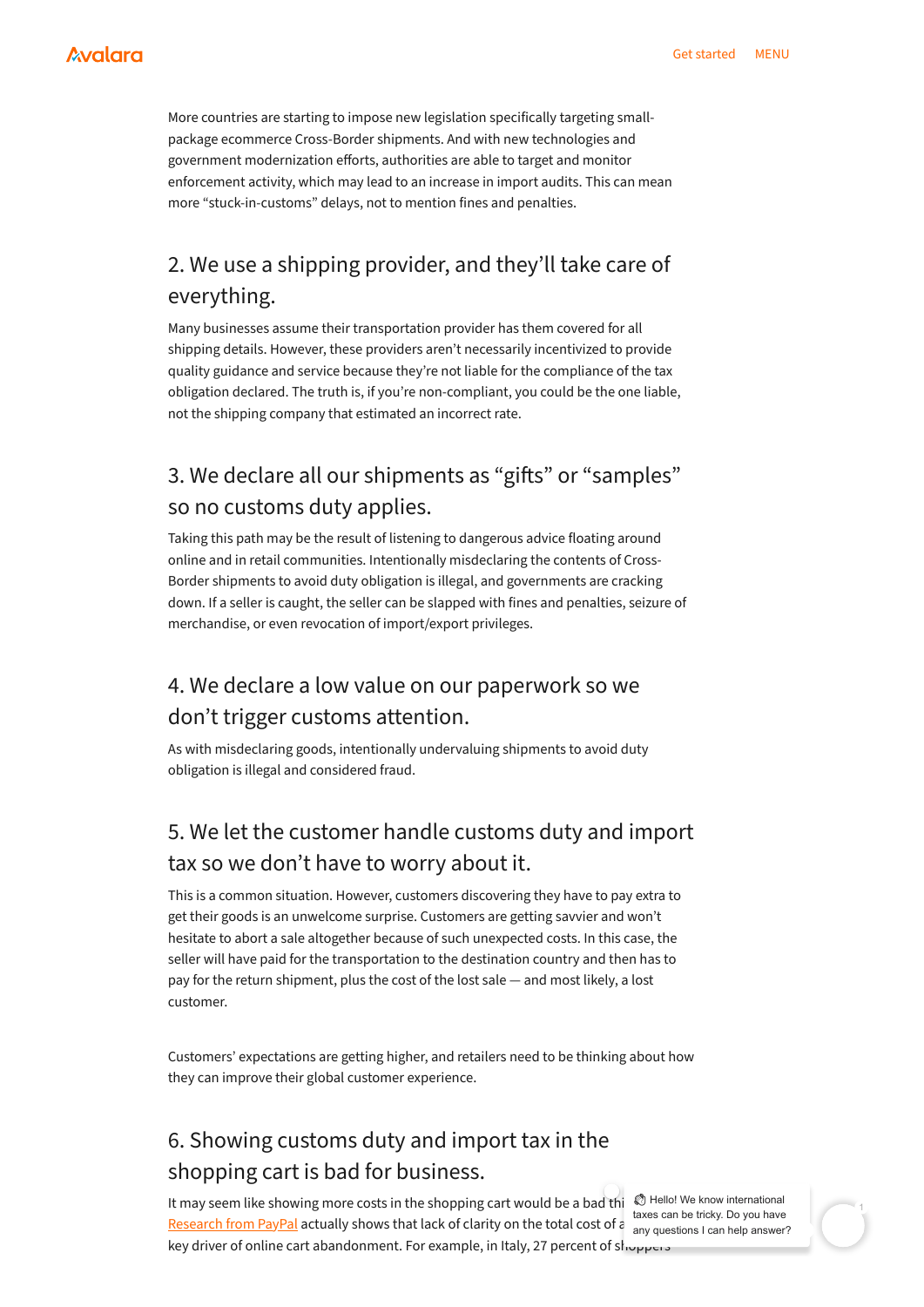The best experience for shoppers anywhere is having a clear understanding of the estimated landed cost of their purchase as early as possible in the shopping process and definitely before they check out. This allows retailers to give customers upfront transparency about what they'll ultimately be charged and to control the customer experience.

Automating tax compliance with **Avalara [Cross-Border](https://www.avalara.com/us/en/products/industry-solutions/cross-border-solutions.html)** solutions means you don't have to research tariff codes for multiple countries, or keep track of all the complex international customs duty and import taxes.

International markets offer a real opportunity for online sellers. Having the knowledge to get landed costs right can go a long way toward helping you take full advantage of that opportunity.

thello! We know international taxes can be tricky. Do you have any questions I can help answer?

© Avalara Rev 052219

#### Share:

#### Making the most of global opportunity with technology

#### **Reduce tax risk**

Increase the accuracy of your tax compliance with up-to-date rates and rules with our cloud-based tax engine.

**Why [automate](https://www.avalara.com/us/en/products/overview/why-automate.html)**

| Become a developer |  |  |  |
|--------------------|--|--|--|
|--------------------|--|--|--|

[Press](https://www.avalara.com/us/en/about/press.html)

[Investors](https://investor.avalara.com/home/default.aspx)

[Locations](https://www.avalara.com/us/en/about/locations.html)

| <b>ABOUT</b>                         | <b>PRODUCTS &amp; SERVICES</b> | <b>INTEGRATIONS</b> | <b>CONTACT US</b>                                                                              |
|--------------------------------------|--------------------------------|---------------------|------------------------------------------------------------------------------------------------|
| Why Avalara                          | AvaTax                         | Magento             | $(877)$ 299-7561<br>Monday-Friday<br>8:00 a.m. - 6:00 p.m. PT<br>Chat with us<br>Monday-Friday |
| Why automate                         | Returns                        | Microsoft Dynamics  |                                                                                                |
| <b>Streamlined Sales Tax Program</b> | CertCapture                    | <b>NetSuite</b>     |                                                                                                |
| <b>Customer stories</b>              | All products                   | QuickBooks          |                                                                                                |
| Avalara leadership                   |                                | Sage                | 4:30 a.m. - 4:30 p.m. PT                                                                       |
| Avalara careers                      |                                | <b>Shopify Plus</b> |                                                                                                |
| Become a partner                     |                                | Stripe Invoicing    |                                                                                                |

[Zuora](https://www.avalara.com/us/en/products/integrations/zuora.html)

Browse [integrations](https://www.avalara.com/us/en/products/integrations.html)

#### **RESOURCES**

[Support](https://www.avalara.com/us/en/about/support.html)

Avalara [University](https://training.avalara.com/)

Help [Center](https://help.avalara.com/)

#### **FOLLOW US**

 $\mathbf{r}$  and  $\mathbf{r}$